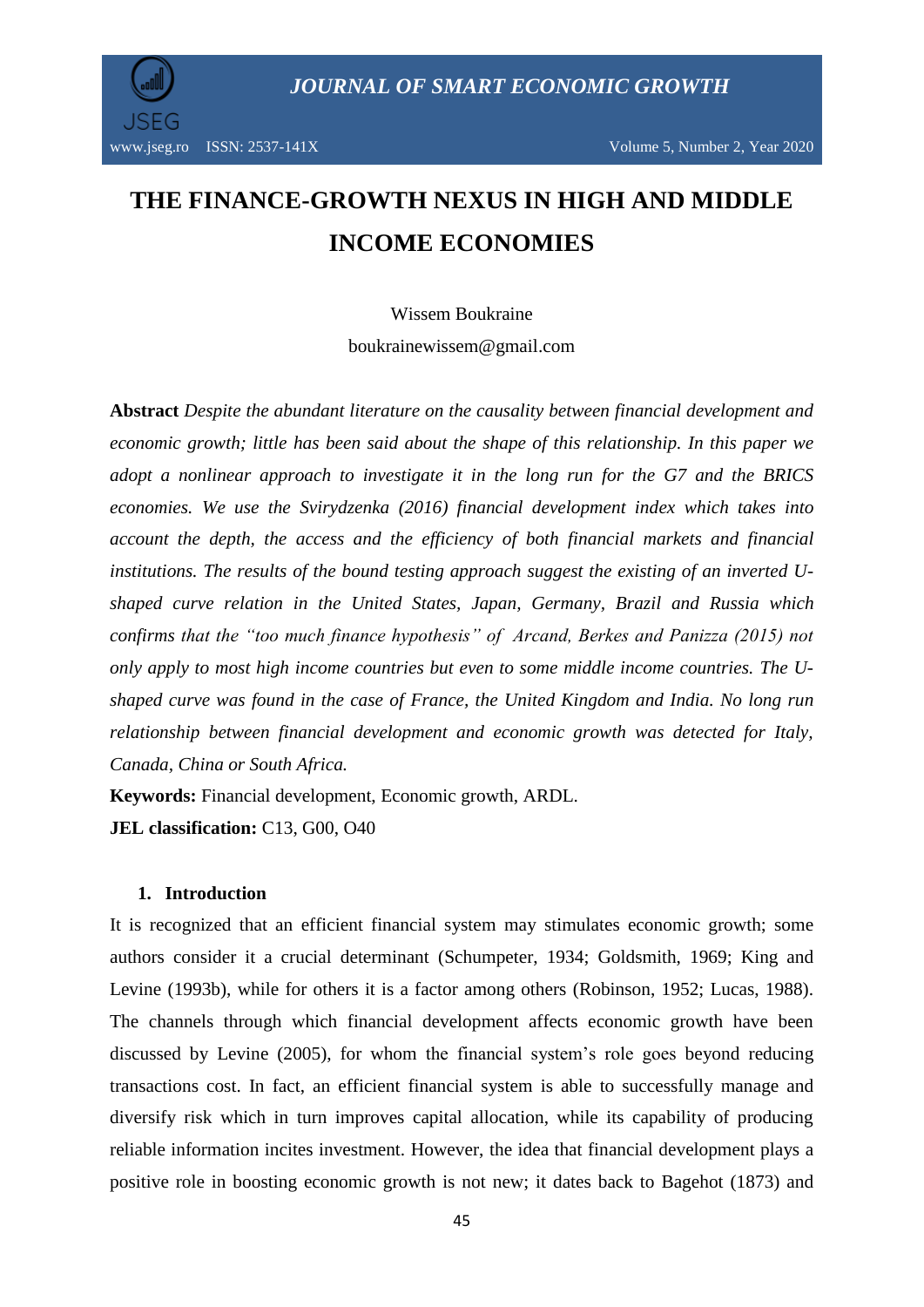

Schumpeter (1911). Later on, the research was carried by Gurley and Shaw (1955), Goldsmith (1969), McKinnon (1973), Shaw (1973) and Fry (1978) among others; and the positive impact of financial development on economic growth was empirically addressed. But it is not until King and Levine (1993a), that the relation was estimated through cross-country regressions. Thus the positive impact of banking system development on physical capital accumulation and economic growth confirmed. For Jayaratne and Strahan (1996) improvements in the quality of bank lending stimulate economic growth. Furthermore Levine and Zervos (1998) Neusser and Kugler 1998; Rousseau and Wachtel (1998); Beck and Levine (2004) affirms that not only banking, but stock market also has a similar impact on economic growth. There is a rich literature on the finance-growth nexus; the relation between these two variables was explored through different estimation methods and multiple proxies for financial development. Harris (1997) with two stages least squares estimation for 49 countries from 1980 to 1991; found a significant impact of the stock market development on economic growth in developed countries. Levine, Loayza and Beck (2000), estimated the effect of private credit on economic growth using the generalized moments method for 74 countries from 1960 to 1995 and found a significant and positive impact. Deidda and Fattouh (2002) with ordinary least square estimation for 119 countries from 1960 to 1989; found a significant impact of financial development on economic growth in developed countries but not in low income economies. Apergis et al. (2007) used panel cointegration test for 101 countries from 1975 to 2000 and found bidirectional causality. On the contrary Caporale et al. (2009) with the generalized moments method estimation technique affirms that the causality is unidirectional and it goes from financial development to economic growth. Laeven et al. (2015) based on data for 56 countries over the period 1960 to 1995, showed that financial innovation is the main driver of economic growth. Research on the non-linearity of the relation between financial development and economic growth was initiated by Greenwood and Jovanovic (1990) who suggested that efficient capital allocation allows a slow economic growth at the early stages of financial development and when income inequality narrows later on, the growth accelerates. Recently, Easterly et al. (2001) found a U-shaped impact of private credit on economic growth volatility. Beck et al. (2014a) affirm that credit expansion affect economic growth up to a threshold. While for Soedarmono et al. (2017) the relation between the two variables is an inverted U-shaped curve.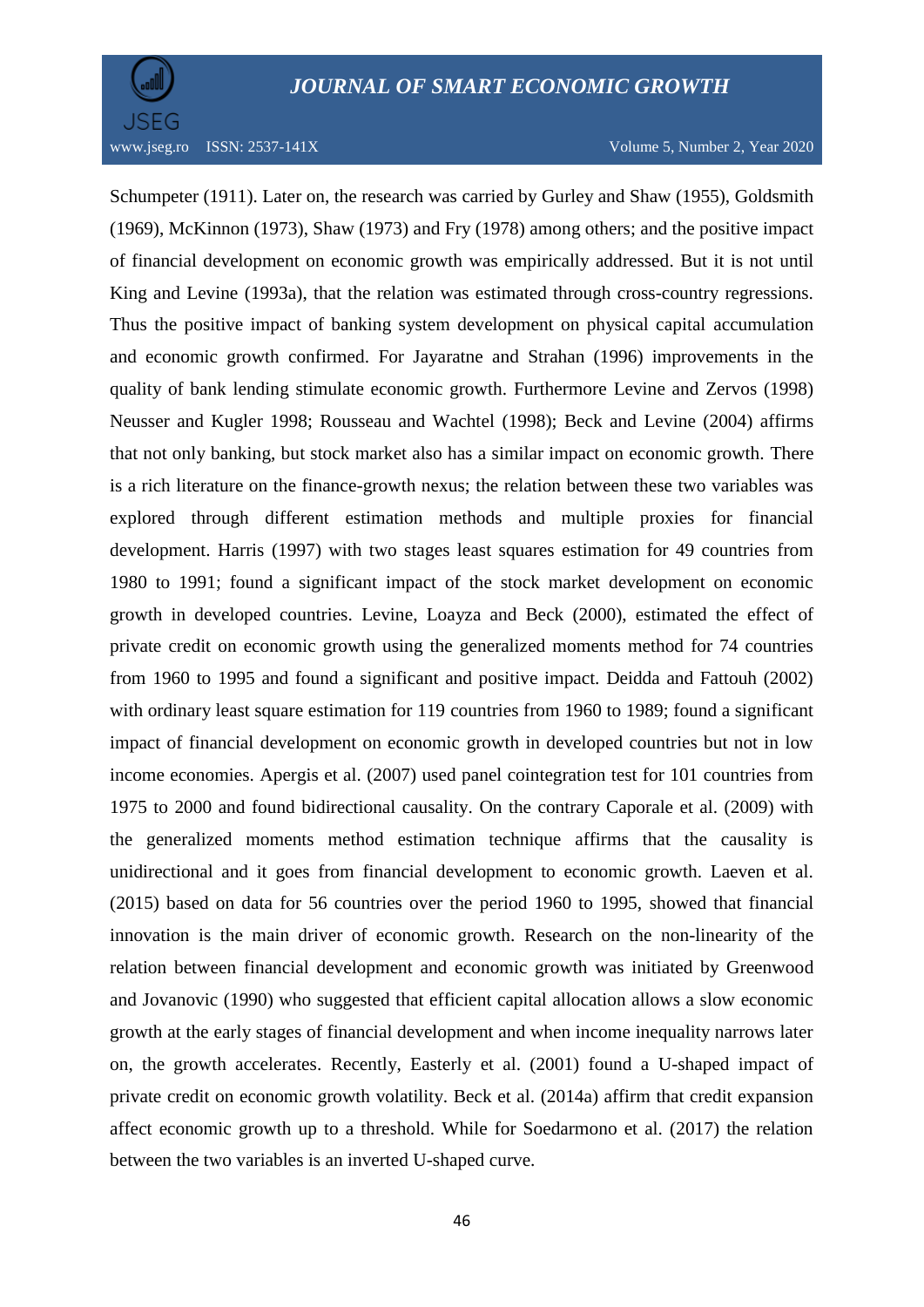

In this paper we use the autoregressive distributed-lagged model (ARDL) bounding test technique to analyze the shape of the curve which describes the finance-growth nexus in high and middle income economies. To our knowledge this technique was never applied jointly for the G7 and the BRICS countries, which motivates us to fill this gap. We investigate if the "too much finance hypothesis" of Arcand, Berkes and Panizza (2015) only apply to high income countries or is it valid even for middle income countries. The rest of the paper is organized as follows. Section two describes the data and the methodology, while Section three explains the empirical results. The fourth and final section contains the concluding remarks.

### **2. Data and methodology**

The study covers the period 1980-2017, the frequency is annual and the variables are expressed in log. The financial development indicator is from the International Monetary Fund, while the other variables are from the World Bank database. The empirical model is:

$$
\ln Y_t = \alpha_1 \ln OP_t + \alpha_2 \ln MV_t + \alpha_3 \ln FD_t + \alpha_4 \ln FD_t^2 + \varepsilon_t \tag{1}
$$

Where  $Y_t$  is the GDP per capita,  $OP_t$  openness to trade,  $MV_t$  manufacturing value-added as share of GDP,  $FD_t$  the financial development indicator and  $FD_t^2$  is the square of financial development which stands for the non-linear relationship between financial development and economic growth. There is a U-shaped curve relation between financial development and economic growth if  $\alpha_3$  < 0 and  $\alpha_4$  > 0 or an inverted U-shaped curve if  $\alpha_3$  > 0 and  $\alpha_4$  < 0.

$$
\Delta \ln Y_t = \sum_{i=1}^n \alpha_{1,i} \Delta \ln Y_{t-i} + \sum_{i=0}^n \alpha_{2,i} \Delta \ln OP_{t-i} + \sum_{i=0}^n \alpha_{3,i} \Delta \ln MV_{t-i} + \sum_{i=0}^n \alpha_{4,i} \Delta \ln FD_{t-i} + \sum_{i=0}^n \alpha_{5,i} \Delta \ln FD_{t-i}^2 + \beta_1 \ln Y_{t-1} + \beta_2 \ln OP_{t-1} + \beta_3 \ln MV_{t-1} + \beta_4 \ln FD_{t-1} + \beta_5 \ln FD_{t-1}^2 + \varepsilon_t
$$
\n(2)

Where  $\Delta$  is the difference operator and  $n$  the lag length. The hypothesis of no cointegration  $H_0: \beta_1 = \beta_2 = \beta_3 = \beta_4 = \beta_5 = 0$  is tested against the alternative hypothesis  $H_1: \beta_1 \neq \beta_2 \neq$  $\beta_3 \neq \beta_4 \neq \beta_5 \neq 0$ . In the case of cointegration, the long-run ARDL equation is as follows: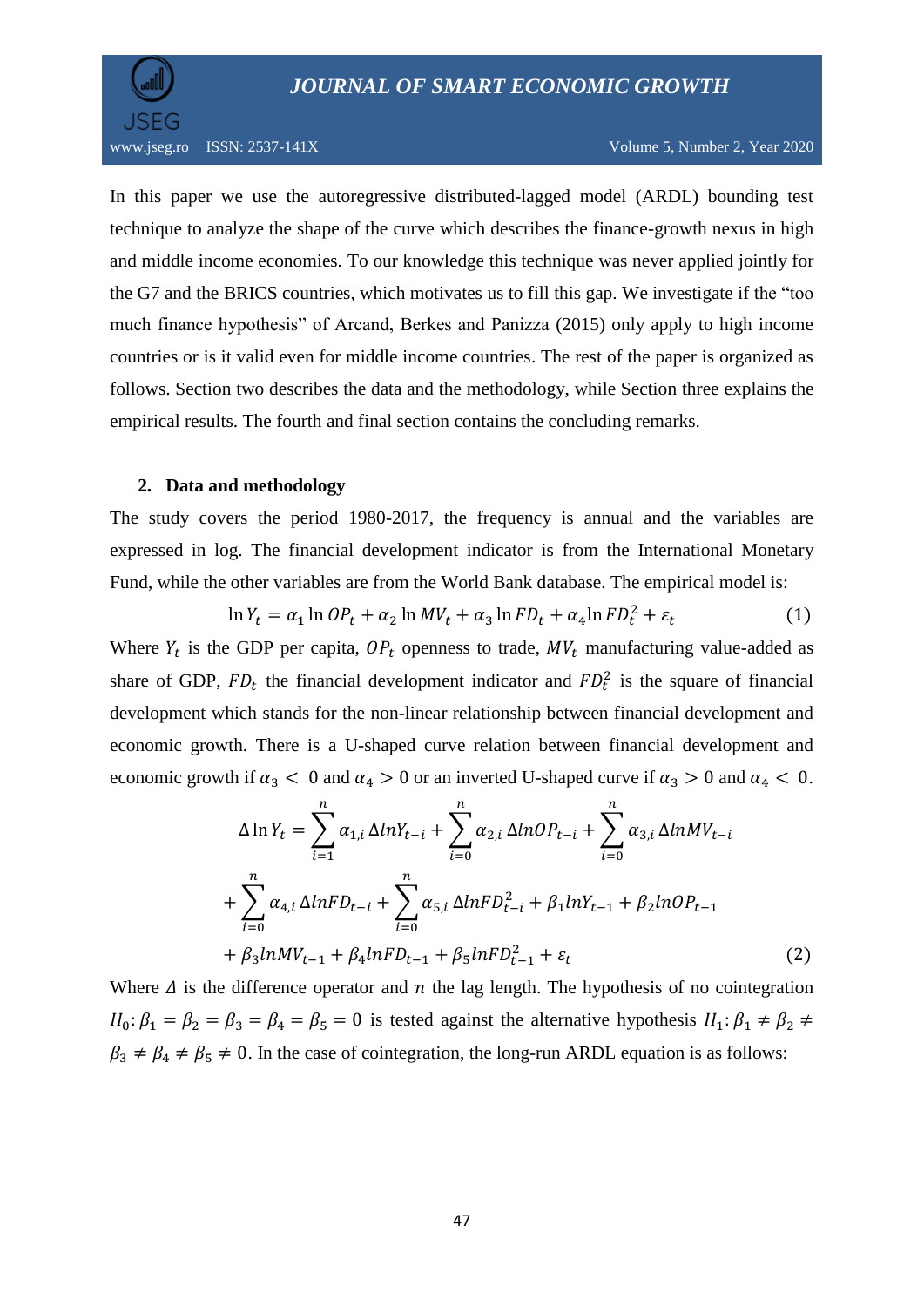www.jseg.ro ISSN: 2537-141X Volume 5, Number 2, Year 2020

$$
\ln Y_{t} = \sum_{i=1}^{p} \alpha_{1,i} \Delta ln Y_{t-i} + \sum_{i=0}^{q} \alpha_{2,i} ln OP_{t-i} + \sum_{i=0}^{r} \alpha_{3,i} ln MV_{t-i} + \sum_{i=0}^{s} \alpha_{4,i} ln FD_{t-i} + \sum_{i=0}^{t} \alpha_{5,i} ln FD_{t-i}^{2} + \epsilon_{t}
$$
\n(3)

Where  $p$ ,  $q$ ,  $r$ ,  $s$  and  $t$  in equation (3) are the optimum lag for the series. The short-run coefficients of the variables are estimated with an error-correction model as follows:

$$
\ln Y_{t} = \sum_{i=1}^{p} \alpha_{1,i} \Delta ln Y_{t-i} + \sum_{i=0}^{q} \alpha_{2,i} ln OP_{t-i} + \sum_{i=0}^{r} \alpha_{3,i} ln MV_{t-i} + \sum_{i=0}^{s} \alpha_{4,i} ln FD_{t-i} + \sum_{i=0}^{t} \alpha_{5,i} ln FD_{t-i} + \gamma ECM_{t-1} + \varepsilon_{t}
$$
\n(4)

Where  $\gamma$  is the error-correction term and  $ECM_{t-1}$  is the speed of adjustment parameter.

#### **3. Empirical results**

ARDL model was introduced by Pesaran and al. (2001) and it's useful when variables are integrated in different order as long as it is not I(2) or higher.

| Var        | Level    |       | 1 <sup>st</sup> Difference |       | Level    |               | 1 <sup>st</sup> Difference |       |  |  |  |  |  |
|------------|----------|-------|----------------------------|-------|----------|---------------|----------------------------|-------|--|--|--|--|--|
|            | t-stat   | prob  | t-stat                     | prob  | t-stat   | prob          | t-stat                     | prob  |  |  |  |  |  |
|            |          |       | <b>United States</b>       |       |          | Canada        |                            |       |  |  |  |  |  |
| LY         | $-4.888$ | 0.003 | $-15.255$                  | 0.000 | $-4.628$ | 0.006         | $-16.192$                  | 0.000 |  |  |  |  |  |
| <b>LOP</b> | $-3.392$ | 0.068 | $-6.044$                   | 0.000 | $-1.341$ | 0.862         | $-4.276$                   | 0.009 |  |  |  |  |  |
| <b>LMV</b> | $-1.531$ | 0.783 | $-4.611$                   | 0.009 | $-1.823$ | 0.651         | $-1.802$                   | 0.069 |  |  |  |  |  |
| <b>LFD</b> | $-2.105$ | 0.526 | $-5.290$                   | 0.001 | $-1.137$ | 0.909         | $-5.533$                   | 0.000 |  |  |  |  |  |
| $LFD^2$    | $-1.891$ | 0.639 | $-5.373$                   | 0.001 | $-1.047$ | 0.925         | $-5.467$                   | 0.000 |  |  |  |  |  |
|            |          |       | Japan                      |       |          | <b>Brazil</b> |                            |       |  |  |  |  |  |
| LY         | $-6.364$ | 0.000 | $-10.630$                  | 0.000 | $-3.586$ | 0.064         | $-10.367$                  | 0.000 |  |  |  |  |  |
| <b>LOP</b> | $-1.918$ | 0.625 | $-5.694$                   | 0.000 | $-2.575$ | 0.293         | $-5.709$                   | 0.000 |  |  |  |  |  |
| LMV        | $-2.577$ | 0.293 | $-6.660$                   | 0.000 | $-1.411$ | 0.840         | $-5.287$                   | 0.001 |  |  |  |  |  |
| <b>LFD</b> | $-2.317$ | 0.415 | $-4.432$                   |       | $-2.836$ | 0.194         | $-6.399$                   | 0.000 |  |  |  |  |  |
|            |          |       |                            |       |          |               |                            |       |  |  |  |  |  |

Table 1 Unit-Root test for the G7 and the BRICS economies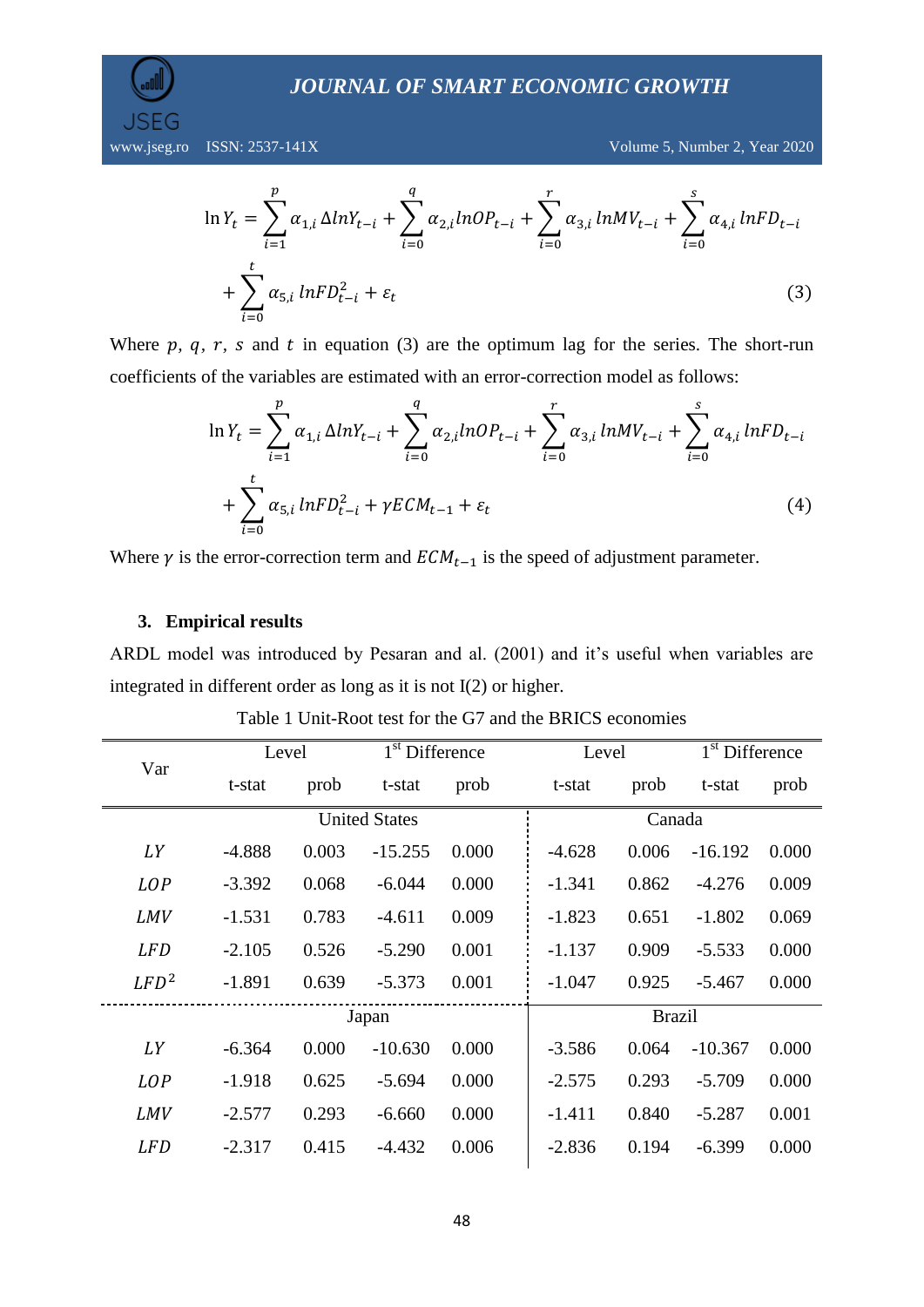| aTI. |  |
|------|--|
|      |  |

www.jseg.ro ISSN: 2537-141X Volume 5, Number 2, Year 2020

| $LFD^2$          | $-2.317$ | 0.415  | $-4.432$              | 0.006 | $-2.966$ | 0.155        | $-6.445$  | 0.000 |  |  |  |
|------------------|----------|--------|-----------------------|-------|----------|--------------|-----------|-------|--|--|--|
|                  |          |        | Germany               |       |          | Russia       |           |       |  |  |  |
| LY               | $-3.466$ | 0.063  | $-6.489$              | 0.000 | $-6.352$ | 0.001        | $-2.878$  | 0.211 |  |  |  |
| <b>LOP</b>       | $-1.931$ | 0.618  | $-5.373$              | 0.001 | $-4.315$ | 0.010        | $-19.730$ | 0.000 |  |  |  |
| <b>LMV</b>       | $-5.293$ | 0.001  | $-6.120$              | 0.000 | $-1.657$ | 0.719        | $-3.909$  | 0.042 |  |  |  |
| <b>LFD</b>       | $-1.580$ | 0.782  | $-13.414$             | 0.000 | $-1.851$ | 0.657        | $-6.117$  | 0.000 |  |  |  |
| $LFD^2$          | $-1.547$ | 0.794  | $-12.933$             | 0.000 | $-1.564$ | 0.786        | $-5.920$  | 0.000 |  |  |  |
|                  |          | France |                       | India |          |              |           |       |  |  |  |
| LY               | $-4.449$ | 0.007  | $-6.727$              | 0.000 | $-9.021$ | 0.000        | $-31.746$ | 0.000 |  |  |  |
| <b>LOP</b>       | $-2.262$ | 0.443  | $-7.302$              | 0.000 | $-1.833$ | 0.668        | $-4.874$  | 0.002 |  |  |  |
| <b>LMV</b>       | $-1.801$ | 0.684  | $-4.475$              | 0.006 | $-2.602$ | 0.282        | $-5.384$  | 0.001 |  |  |  |
| <b>LFD</b>       | $-0.703$ | 0.965  | $-8.012$              | 0.000 | $-1.949$ | 0.609        | $-5.014$  | 0.001 |  |  |  |
| $LFD^2$          | $-0.809$ | 0.956  | $-7.324$              | 0.000 | $-1.919$ | 0.625        | $-4.981$  | 0.002 |  |  |  |
|                  |          |        | <b>United Kingdom</b> |       | China    |              |           |       |  |  |  |
| LY               | $-6.879$ | 0.000  | $-6.499$              | 0.000 | $-2.581$ | 0.290        | $-6.904$  | 0.000 |  |  |  |
| <b>LOP</b>       | $-2.280$ | 0.434  | $-8.911$              | 0.000 | $-1.345$ | 0.860        | $-5.407$  | 0.001 |  |  |  |
| LMV              | $-1.148$ | 0.901  | $-5.040$              | 0.002 | $-2.280$ | 0.415        | $-2.236$  | 0.030 |  |  |  |
| <b>LFD</b>       | $-1.837$ | 0.666  | $-8.382$              | 0.000 | $-2.120$ | 0.517        | $-5.948$  | 0.000 |  |  |  |
| $LFD^2$          | $-1.803$ | 0.683  | $-8.236$              | 0.000 | $-2.018$ | 0.571        | $-6.028$  | 0.000 |  |  |  |
|                  |          |        | Italy                 |       |          | South Africa |           |       |  |  |  |
| LY               | $-2.573$ | 0.294  | $-3.376$              | 0.002 | $-0.720$ | 0.955        | $-7.642$  | 0.000 |  |  |  |
| <b>LOP</b>       | $-2.444$ | 0.352  | $-6.772$              | 0.000 | $-2.870$ | 0.183        | $-5.584$  | 0.000 |  |  |  |
| <b>LMV</b>       | $-2.577$ | 0.293  | $-6.660$              | 0.000 | $-2.769$ | 0.217        | $-5.565$  | 0.000 |  |  |  |
| <b>LFD</b>       | $-1.312$ | 0.870  | $-5.099$              | 0.001 | $-2.979$ | 0.151        | $-5.703$  | 0.000 |  |  |  |
| LFD <sup>2</sup> | $-1.322$ | 0.867  | $-4.979$              | 0.002 | $-2.971$ | 0.154        | $-5.679$  | 0.000 |  |  |  |

The Phillips-Perron (1988) unit root test results proves that GDP per capita is stationary in level in Brazil and Germany at 10% significance, in Russia, United States, France and Canada at 5% significance, while in India, Japan and United Kingdom at 1% significance. The rest of the series are stationary in first difference except Russia's openness and Germany's manufacturing value.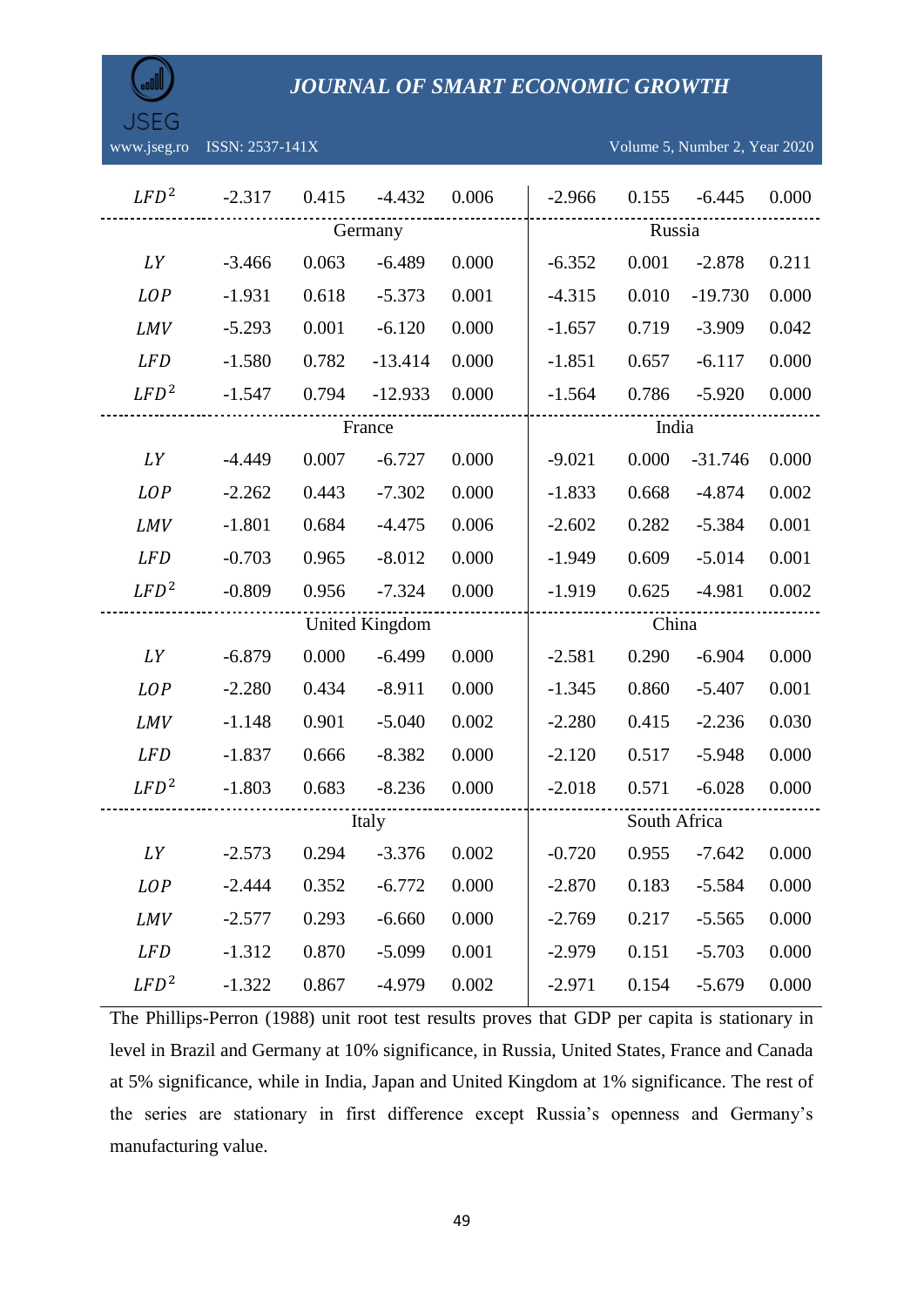

Now we estimate the optimal lag order with the final prediction error (FPE), the Akaike information criterion (AIC), the Schwarz information criterion (SC) and the Hannan-Quinn information criterion (HQ).

| <b>United States</b> |             |                                     |             |                                                                                                                                                         |                         | HQ           |
|----------------------|-------------|-------------------------------------|-------------|---------------------------------------------------------------------------------------------------------------------------------------------------------|-------------------------|--------------|
|                      |             |                                     |             |                                                                                                                                                         |                         |              |
| $\mathbf{1}$         | 269.8456    | $107.7550*$                         | $4.49e-19*$ |                                                                                                                                                         | $-28.21713* -26.74675*$ | $-28.07097*$ |
| Japan                |             |                                     |             |                                                                                                                                                         |                         |              |
| $\mathbf{1}$         | $-16.15262$ | 4.153118*                           | 1.008993*   | 2.820350*                                                                                                                                               | 3.056366*               | 2.817836*    |
| Germany              |             |                                     |             |                                                                                                                                                         |                         |              |
| $\mathfrak{D}$       | $-13.58950$ | 3.722430                            | $0.605613*$ | 2.304647*                                                                                                                                               | 2.598722*               | 2.333878*    |
| France               |             |                                     |             |                                                                                                                                                         |                         |              |
| $\overline{2}$       | 230.0156    | 28.42366                            | 1.30e-12    | $-13.46274$                                                                                                                                             | $-10.80138*$            | $-12.69636*$ |
| United Kingdom       |             |                                     |             |                                                                                                                                                         |                         |              |
| $\mathbf{1}$         | 250.3336    | $136.4471*$                         | $1.48e-15*$ | $-20.03032*$                                                                                                                                            | $-18.54254*$            | $-19.67985*$ |
| Italy                |             |                                     |             |                                                                                                                                                         |                         |              |
| $\mathbf{1}$         | $-12.58014$ | 1.099788                            | 1.100822    | 2.858483*                                                                                                                                               | 3.119229                | 2.804888*    |
| Canada               |             |                                     |             |                                                                                                                                                         |                         |              |
| $\Omega$             | $-14.95405$ | $NA*$                               | 0.892439*   | 2.707722*                                                                                                                                               | 2.890310*               | 2.690820*    |
| <b>Brazil</b>        |             |                                     |             |                                                                                                                                                         |                         |              |
| $\mathbf{1}$         | 95.38254    | 131.5788*                           | $2.35e-10*$ | $-8.172817*$                                                                                                                                            | $-6.724213*$            | $-8.098637*$ |
| Russia               |             |                                     |             |                                                                                                                                                         |                         |              |
| $\mathbf{1}$         | 3.582681    | 2.588908                            | $0.103778*$ | $0.439512*$                                                                                                                                             | $0.656546*$             | 0.302703*    |
| India                |             |                                     |             |                                                                                                                                                         |                         |              |
| $\overline{2}$       | $-21.35528$ | 0.456508                            | $0.308543*$ | 1.657896*                                                                                                                                               | 1.929988*               | 1.749447*    |
| China                |             |                                     |             |                                                                                                                                                         |                         |              |
| $\theta$             |             | ----------------------------------- |             | $13.64693$ NA* $0.015001*$ $-1.378133*$ $-1.195545*$ $-1.395035*$                                                                                       |                         |              |
| South Africa         |             |                                     |             |                                                                                                                                                         |                         |              |
| $\mathbf{1}$         |             |                                     |             | $148.6428$ $105.3051*$ $1.48e-12*$ $-13.18253*$ $-11.69858*$ $-12.97792*$<br>the toble choice indicate that the entimel choice is one leg for Breil Buc |                         |              |

Table 2 Lag length selection for the G7 and the BRICS economies

The results in the table above indicate that the optimal choice is one lag for Brail, Russia and South Africa, while it is two lags for India and zero for China. In the case of the G7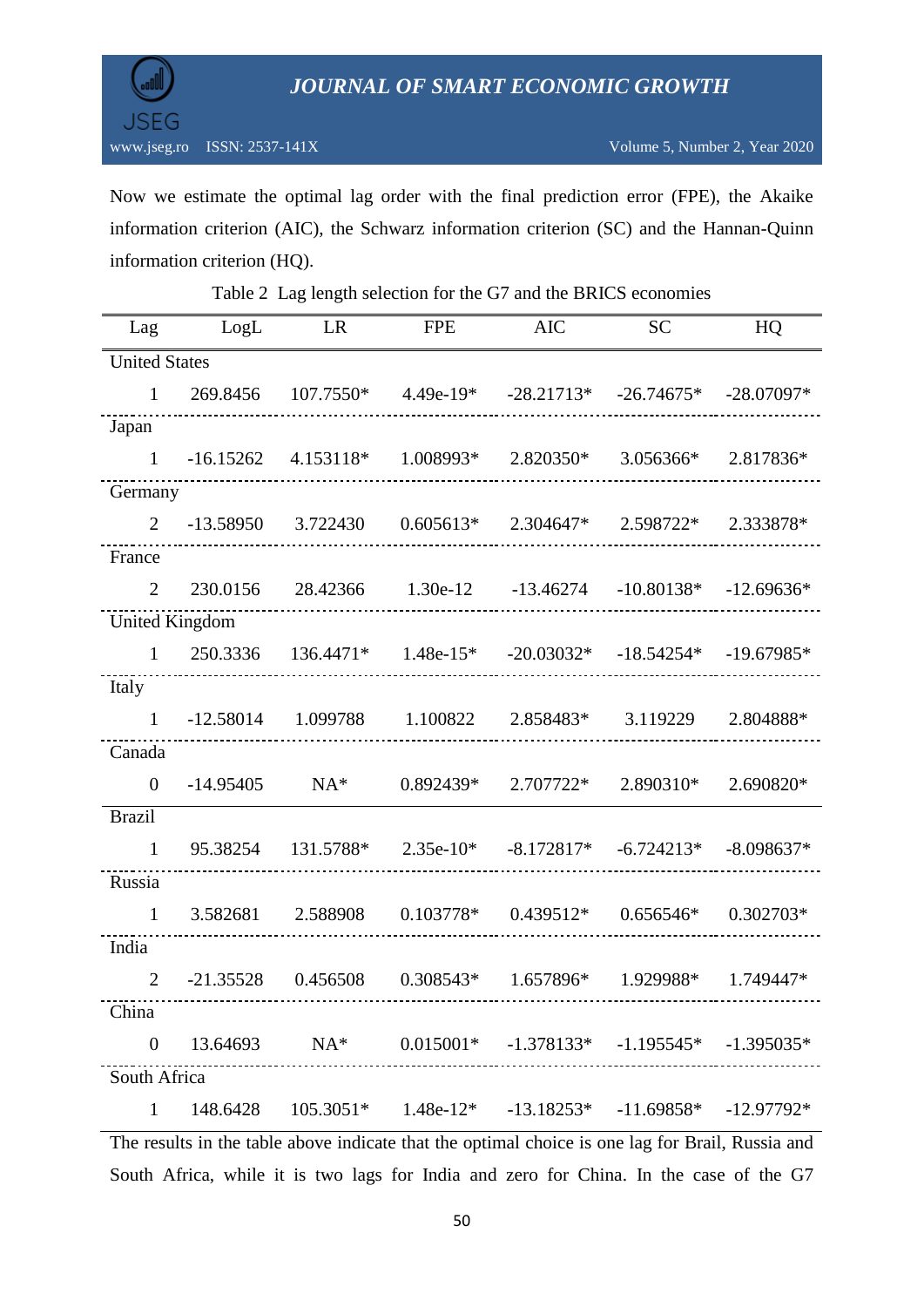

economies, the optimal lag is one for all except Germany, France with two lags and Canada with zero lag.

Next, we apply the ARDL cointegration bound test to check the existence of long run relationship. The results concerning the residuals displayed in table 3 prove the absence of serial correlation with the Breusch–Godfrey LM test, the absence of Heteroskedasticity with the ARCH test; while the normality is validated by the Jarque–Berra statistic.

| <b>United States</b> | (1.0.1.1.1)     | Japan | $(1.0.0.0.0)$ Germany |  | (1.2.2.0.0) |  | (1.1.0.0.2)       |    | Kingdom | $L_{\rm 161V}^{\rm 0.011}$ |                         |  | $\frac{(1.0.0.0.1)}{\text{Canada}}$ | $(1.1.1.1)$<br>Brazil<br>$\frac{1}{1.1 \cdot 0.1 \cdot 1}$<br>Trussia |                                                           |                      |       | $\frac{(1.1.0.1.1)}{\text{India}}$ |      | $(2.2.2.2.2)$<br>China |     | (1.0.0.0.0) | South Africa | (1.1.0.1.1) |
|----------------------|-----------------|-------|-----------------------|--|-------------|--|-------------------|----|---------|----------------------------|-------------------------|--|-------------------------------------|-----------------------------------------------------------------------|-----------------------------------------------------------|----------------------|-------|------------------------------------|------|------------------------|-----|-------------|--------------|-------------|
|                      | F-stat          |       |                       |  |             |  |                   |    |         |                            |                         |  |                                     |                                                                       |                                                           |                      |       |                                    |      |                        |     |             |              |             |
|                      | 17.51           |       | 9.24                  |  | 9.95 5.81   |  |                   |    | 16.20   |                            | 1.33                    |  |                                     | 2.56                                                                  |                                                           |                      |       | 18.7 22.54                         |      | 4.04                   |     | 1.27        | 1.73         |             |
|                      | Critical values |       |                       |  |             |  |                   |    |         |                            |                         |  |                                     |                                                                       |                                                           |                      |       |                                    |      |                        |     |             |              |             |
|                      | 1%              |       |                       |  | 1%          |  |                   | 1% |         |                            |                         |  | 10% 10%                             |                                                                       | 1%                                                        |                      | 1%    |                                    | 2.5% |                        | 10% |             |              |             |
|                      | 1%<br>1%        |       |                       |  |             |  |                   |    |         |                            |                         |  |                                     |                                                                       |                                                           |                      |       |                                    | 10%  |                        |     |             |              |             |
|                      | Lower bound     |       |                       |  |             |  |                   |    |         |                            |                         |  |                                     |                                                                       |                                                           |                      |       |                                    |      |                        |     |             |              |             |
|                      | 3.07            |       | 3.07                  |  | 3.07        |  | 3.07 3.07 1.9 1.9 |    |         |                            |                         |  |                                     |                                                                       |                                                           | $3.07$ $3.07$ $2.62$ |       |                                    |      |                        |     | 1.90        |              | 1.90        |
|                      |                 |       |                       |  |             |  |                   |    |         |                            |                         |  | Upper bound                         |                                                                       |                                                           |                      |       |                                    |      |                        |     |             |              |             |
|                      | 4.44            |       | 4.44                  |  | 4.44        |  | 4.44              |    | 4.44    |                            |                         |  |                                     | 3.01 3.01                                                             | $\begin{vmatrix} 4.44 & 4.44 & 3.90 & 3.01 \end{vmatrix}$ |                      |       |                                    |      |                        |     |             |              | 3.01        |
|                      |                 |       |                       |  |             |  |                   |    |         |                            |                         |  |                                     |                                                                       |                                                           |                      |       |                                    |      |                        |     |             |              |             |
|                      |                 |       |                       |  |             |  |                   |    |         |                            |                         |  |                                     | $\chi^2$ NORMAL                                                       |                                                           |                      |       |                                    |      |                        |     |             |              |             |
|                      | 0.67            |       | 0.99                  |  | 2.00        |  | 0.21              |    | 0.41    |                            |                         |  | 1.48 0.18                           |                                                                       | 1.09                                                      |                      |       | 0.51                               |      | 0.62                   |     | 0.65        | 0.93         |             |
|                      | (.72)           |       | (.61)                 |  | (.37)       |  | (.90)             |    |         |                            | $(.81)$ $(.48)$ $(.92)$ |  |                                     |                                                                       |                                                           | (.58)                | (.77) |                                    |      | (.73)                  |     | (.72)       |              | (.63)       |
|                      |                 |       |                       |  |             |  |                   |    |         |                            |                         |  |                                     |                                                                       |                                                           |                      |       |                                    |      |                        |     |             |              |             |
|                      |                 |       |                       |  |             |  |                   |    |         |                            |                         |  | $\chi^2$ SERIAL                     |                                                                       |                                                           |                      |       |                                    |      |                        |     |             |              |             |
|                      | 3.97            |       | 0.01                  |  | 3.75        |  | 1.02              |    | 0.80    |                            |                         |  | 1.83 0.04                           |                                                                       |                                                           | 0.55                 |       | 1.44                               |      | 0.10                   |     | 0.37        | 0.80         |             |

Table 3 Results of the ARDL cointegration and diagnostic tests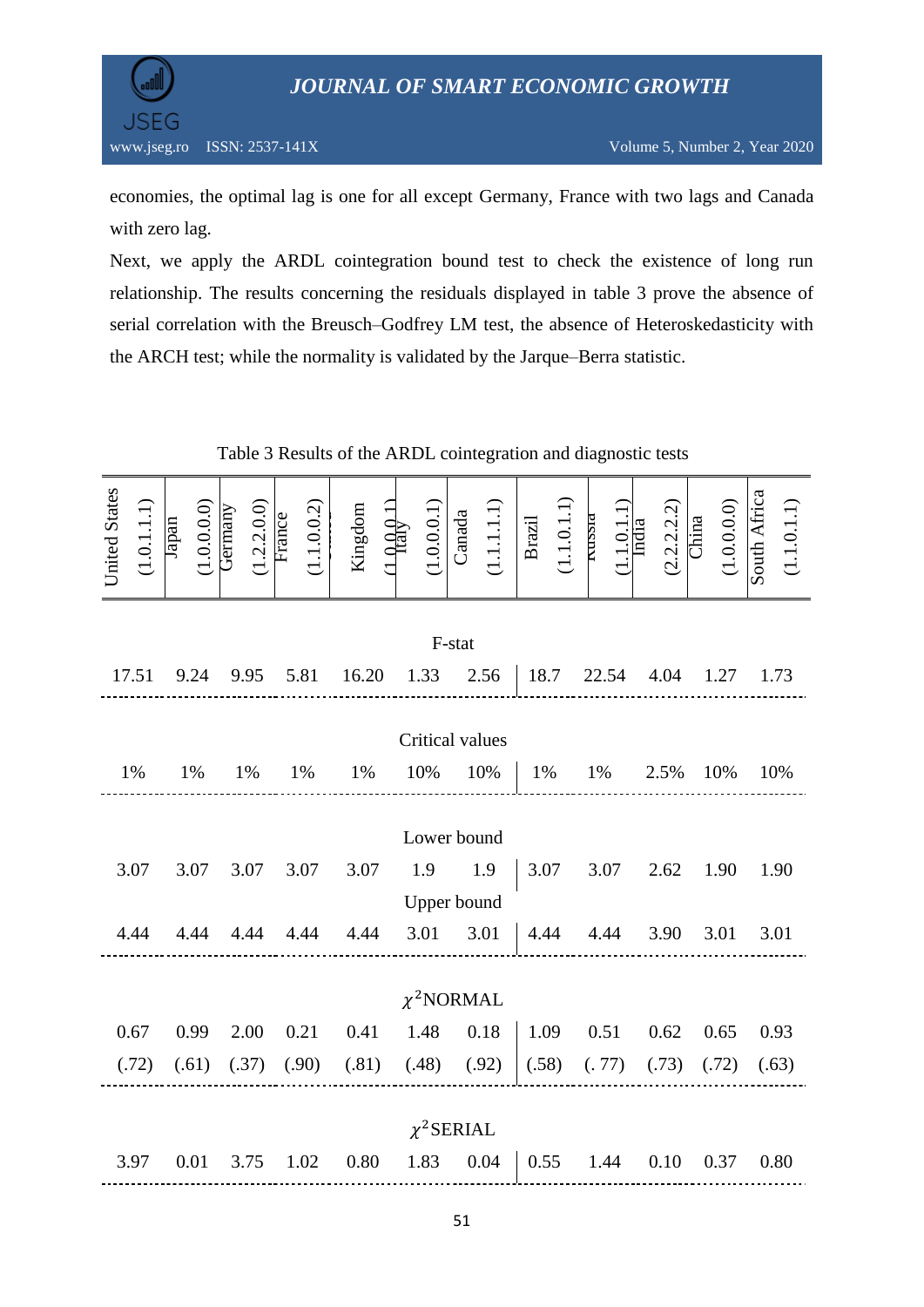| JSEG                                                            |                                                   |       | <b>JOURNAL OF SMART ECONOMIC GROWTH</b> |       |       |       |       |       |       |       |       |  |
|-----------------------------------------------------------------|---------------------------------------------------|-------|-----------------------------------------|-------|-------|-------|-------|-------|-------|-------|-------|--|
| ISSN: 2537-141X<br>www.jseg.ro<br>Volume 5, Number 2, Year 2020 |                                                   |       |                                         |       |       |       |       |       |       |       |       |  |
| (.08)                                                           | (.96)                                             | (.08) | (.38)                                   | (.38) | (.24) | (.85) | (.48) | (.29) | (.91) | (.57) | (.40) |  |
|                                                                 | $\chi^2$ ARCH                                     |       |                                         |       |       |       |       |       |       |       |       |  |
| 0.08                                                            | 0.67                                              | 2.23  | 0.71                                    | 0.86  | 0.09  | 0.41  | 0.00  | 0.75  | 0.20  | 3.05  | 2.19  |  |
| (.78)                                                           | (.43)                                             | (.16) | (.51)                                   | (.37) | (.77) | (.54) | (.98) | (.42) | (.82) | (.11) | (.17) |  |
|                                                                 | <b>CUSUM</b><br>stable<br><b>CUSUMQ</b><br>stable |       |                                         |       |       |       |       |       |       |       |       |  |

As shown in Table 3, the F-statistic exceeds the upper bound for Brazil, Russia and India at 1%, 1% and 2.5% respectively, while it is below the lower bound at 10% for China and South Africa. Therefore, we conclude that there is a long-run relationship between variables for all BRICS countries except China and South Africa, where the F-statistic is below the lower bound for all critical values. In the case of the G7 economies all F-statistic exceeds the upper bound at 1% level except for Italy and Canada where no long run relationship is found. The stability properties are examined with CUSUM and CUSUMQ tests shown in Figure 1, it

proves the stability of the regressions and the absence of breakpoints as the model fits the data.

Figure 1 the cumulative sum and the cumulative sum of the squares of recursive residuals











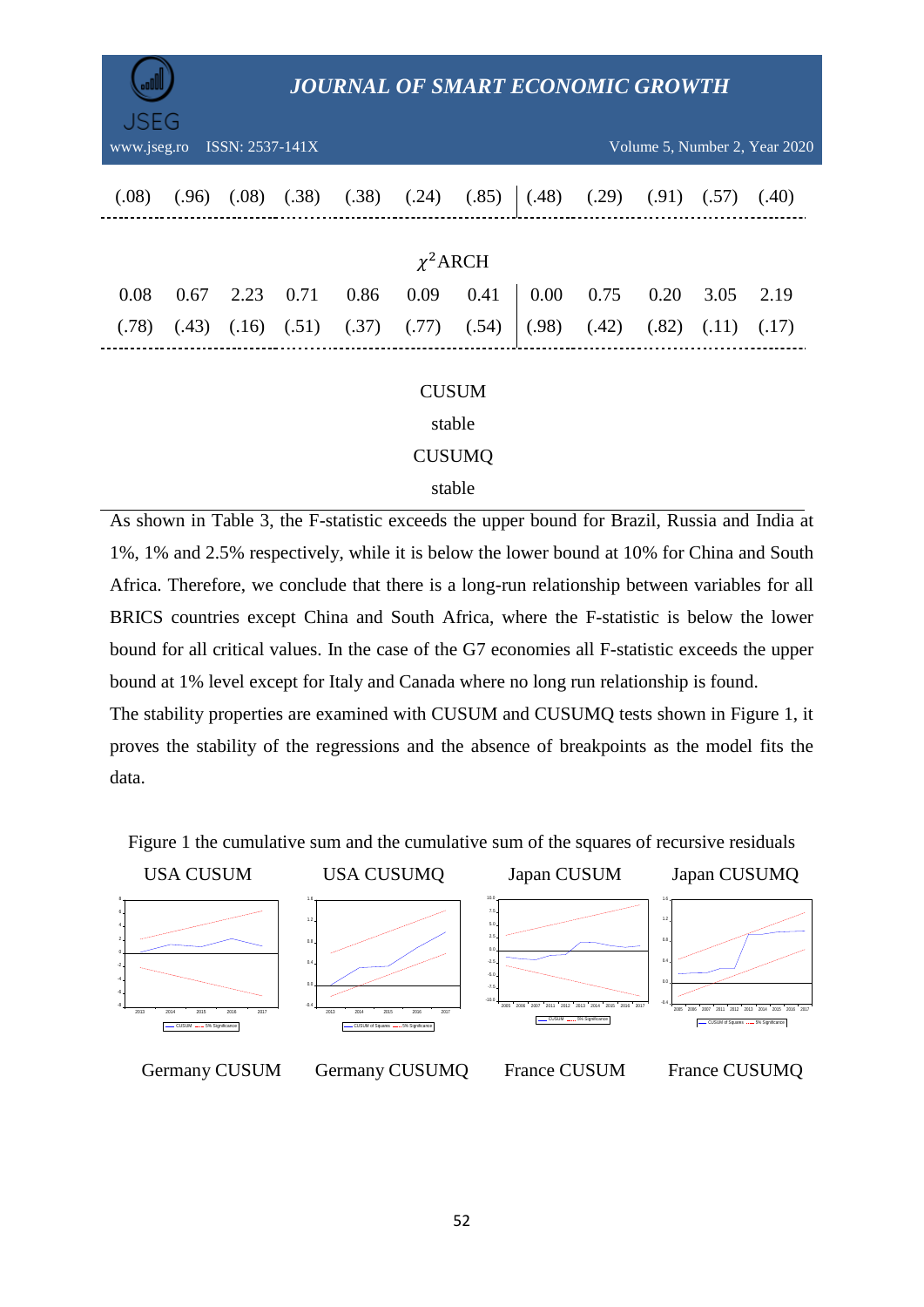

www.jseg.ro ISSN: 2537-141X Volume 5, Number 2, Year 2020

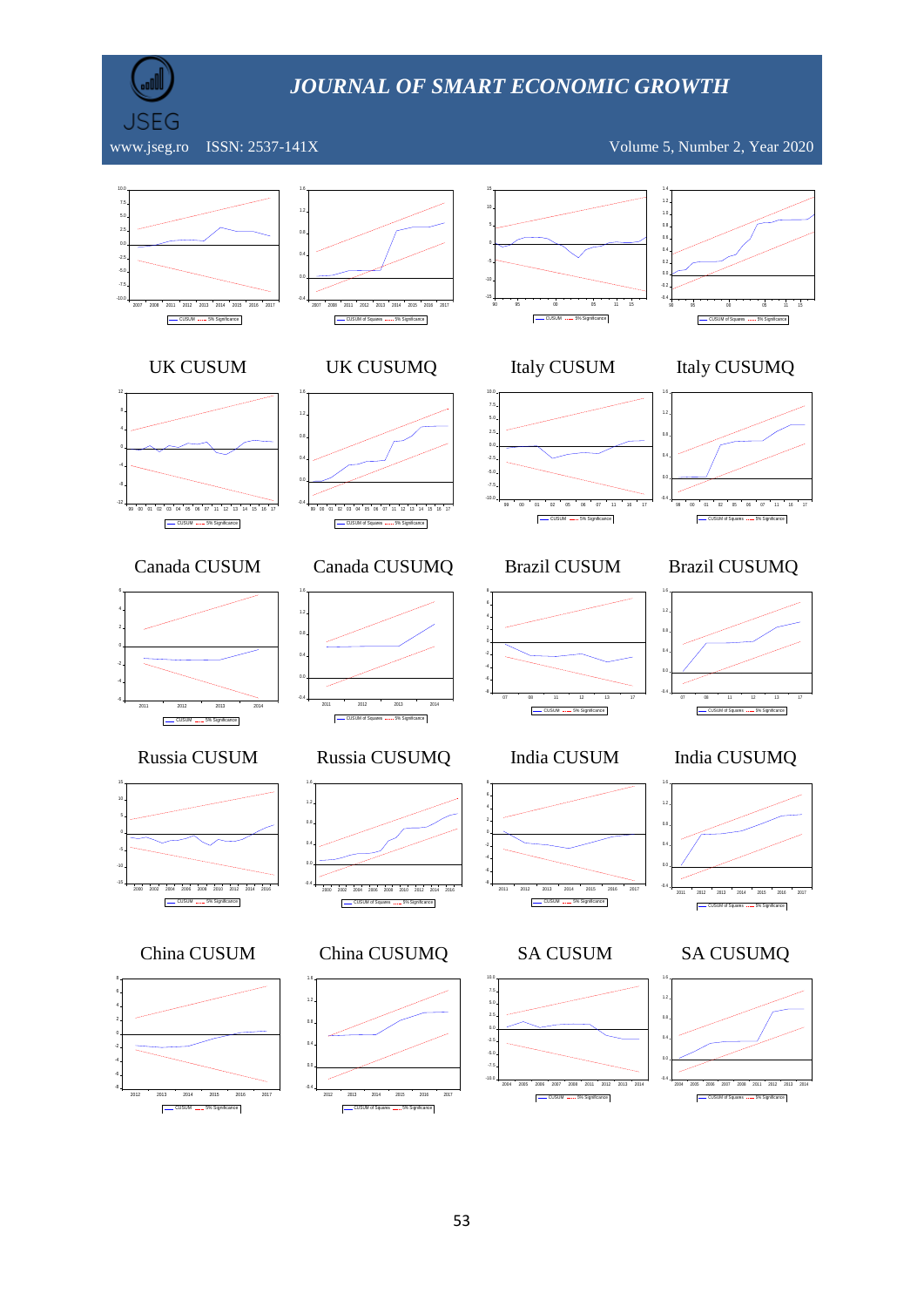



Next, we examined the short and long-run effects of openness, manufacturing value and financial development on GDP per capita. As expected the sign of the speed of adjustment parameter is negative and statistically significant. In the short run, openness has a positive impact on economic growth for France, Italy, Russia and India; while the manufacturing value has a positive impact on economic growth in the United States, Japan, Brazil, Russia and India.

| United<br><b>States</b> | Japan    | Germany  | France  | Kingdom<br>United | Italy             | Canada  | <b>Brazil</b> | Russia   | India    | China | Africa |  |
|-------------------------|----------|----------|---------|-------------------|-------------------|---------|---------------|----------|----------|-------|--------|--|
|                         |          |          |         |                   | Short-run results |         |               |          |          |       |        |  |
|                         |          |          |         |                   | LY                |         |               |          |          |       |        |  |
| $-1.22$                 | $-1.55$  | $-1.60$  | $-0.83$ | $-0.85$           | $-1.17$           | $-1.69$ | $-1.50$       | $-0.84$  | 0.28     |       |        |  |
| (0.00)                  | (0.00)   | (0.00)   | (0.00)  | (0.00)            | (0.02)            | (0.04)  | (0.00)        | (0.00)   | (0.27)   |       |        |  |
| <b>LOP</b>              |          |          |         |                   |                   |         |               |          |          |       |        |  |
|                         |          | $-9.85$  | 5.38    |                   | 9.77              |         | $-2.18$       | 5.70     | 0.86     |       |        |  |
|                         |          | (0.01)   | (0.05)  |                   | (0.07)            |         | (0.12)        | (0.06)   | (0.57)   |       |        |  |
|                         |          |          |         |                   | <b>LMV</b>        |         |               |          |          |       |        |  |
| 13.48                   | 13.43    |          |         |                   |                   |         | 4.21          | 1.70     | 5.37     |       |        |  |
| (0.04)                  | (0.04)   |          |         |                   |                   |         | (0.01)        | (0.21)   | (0.16)   |       |        |  |
|                         |          |          |         |                   | <b>LFD</b>        |         |               |          |          |       |        |  |
| $-148$                  | $-22.27$ | $-81.28$ |         | 143.8             |                   |         | $-10.10$      | $-16.48$ | $-20.47$ |       |        |  |
| (0.03)                  | (0.04)   | (0.00)   |         | (0.00)            |                   |         | (0.01)        | (0.02)   | (0.34)   |       |        |  |
|                         |          |          |         |                   | $LFD^2$           |         |               |          |          |       |        |  |
| 31.29                   | 2.72     | 10.21    | 0.59    | $-16.35$          |                   |         | 2.37          | 2.56     | 3.20     |       |        |  |
| (0.03)                  | (0.09)   | (0.00)   | (0.08)  | (0.00)            |                   |         | (0.00)        | (0.02)   | (0.31)   |       |        |  |
|                         |          |          |         |                   | $ECT(-1)$         |         |               |          |          |       |        |  |
| $-1.2$                  | $-1.55$  | $-1.57$  | $-0.83$ | $-0.85$           | $-1.18$           | $-1.69$ | $-1.50$       | $-0.84$  | $-1.57$  |       |        |  |
| (0.00)                  | (0.00)   | (0.00)   | (0.00)  | (0.00)            | (0.02)            | (0.01)  | (0.00)        | (0.00)   | (0.00)   |       |        |  |

Table 4 The results of the short run and long run

Long-run results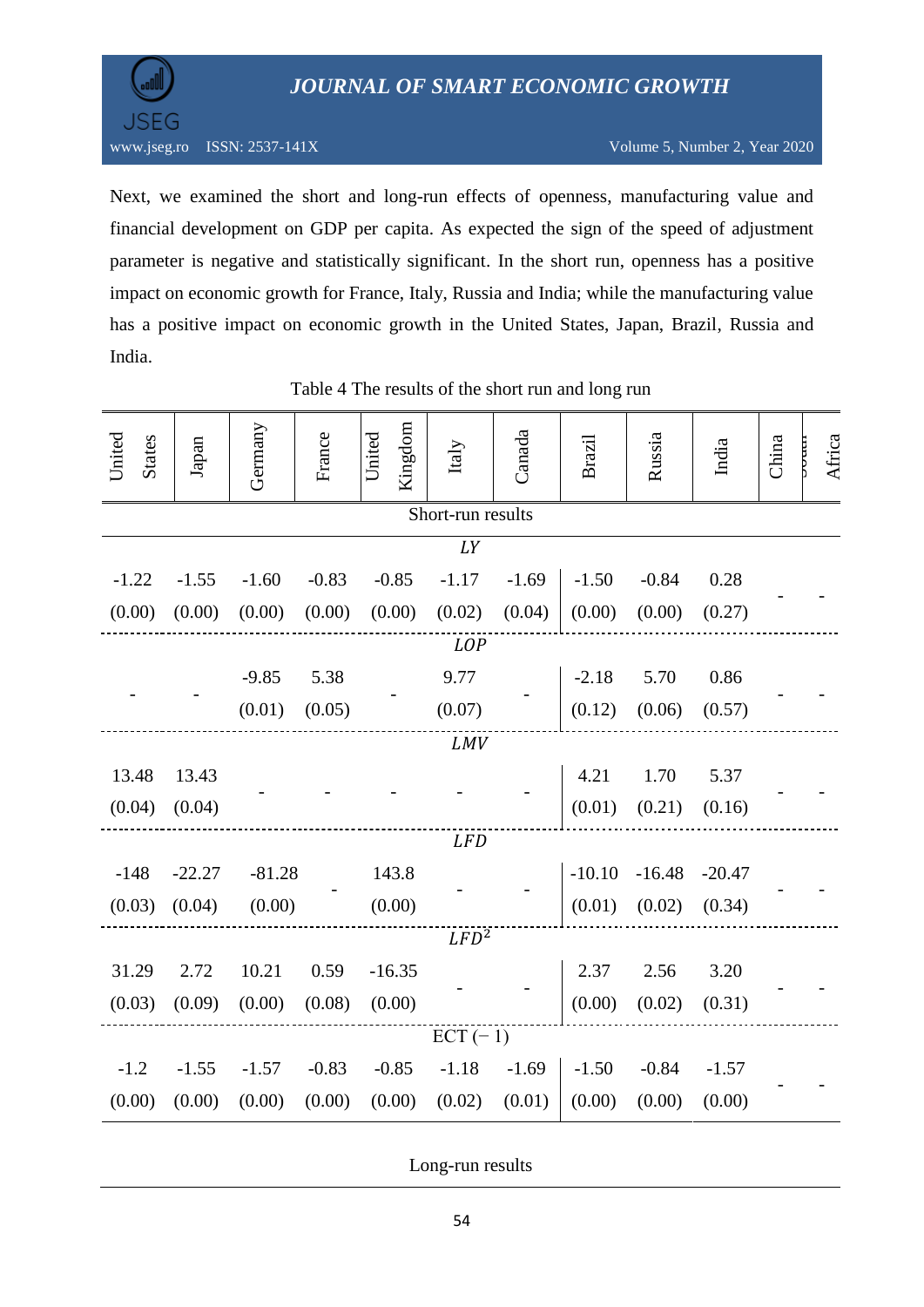

www.jseg.ro ISSN: 2537-141X Volume 5, Number 2, Year 2020

|        |         |          |        |                 | LY         |        |                                             |         |  |
|--------|---------|----------|--------|-----------------|------------|--------|---------------------------------------------|---------|--|
|        |         |          |        |                 |            |        |                                             |         |  |
|        |         |          |        |                 | <b>LOP</b> |        |                                             |         |  |
|        |         | $-1.59$  |        |                 |            |        | $-1.45$ 6.81 0.86                           |         |  |
|        |         | (0.02)   |        |                 |            |        | $(0.09)$ $(0.00)$ $(0.01)$                  |         |  |
|        |         |          |        |                 | <b>LMV</b> |        |                                             |         |  |
| 11.03  | 8.68    | 35.61    |        |                 |            |        | 2.80 2.04 -2.95<br>(0.02) $(0.01)$ $(0.08)$ |         |  |
| (0.02) | (0.02)  | (0.00)   |        |                 |            |        |                                             |         |  |
|        |         |          |        |                 | LFD        |        |                                             |         |  |
| $-122$ | $-14.4$ | $-50.75$ | 11.06  | 169.6           |            |        | $-6.71$ $-19.70$ $4.84$                     |         |  |
| (0.02) | (0.02)  | (0.00)   | (0.06) | (0.00)          |            |        | $(0.00)$ $(0.00)$ $(0.08)$                  |         |  |
|        |         |          |        |                 | $LFD^2$    |        |                                             |         |  |
| 25.60  | 1.76    | 6.38     |        | $-1.61 - 19.28$ |            | 1.58   | 3.06                                        | $-0.83$ |  |
| (0.02) | (0.04)  | (0.00)   | (0.07) | (0.00)          |            | (0.00) | (0.00)                                      | (0.04)  |  |

On the long run, openness has a positive impact on economic growth in Russia and India; while the manufacturing value affect economic growth positively in the United States, Japan, Germany, Brazil and Russia. For the case of Italy, Canada, China and South Africa no long run relationship has been found.

The coefficients signs of financial development and the square of the financial development suggest the existence and the dominance of the inverted U-shaped curve relation in both the G7 and BRICS economies as it appears in the United States, Japan, Germany, Brazil and Russia. While the U-shaped curve characterize the relation between financial development and economic growth for France, the United Kingdom and India. For the case of the G7 economies our results are similar to those of Arcand, Berkes and Panizza (2015) who also found that on the long run economic growth is negatively affected by financial development. But in our case some of the BRICS economies exhibit similar results despite being from the middle income group.

### **4. Conclusion**

In this paper we investigated the shape of the curve that describes the financial-growth nexus for the G7 and the BRICS countries. We used the bound testing approach for cointegration through an autoregressive distributed lag model over the period 1980 to 2017. Since our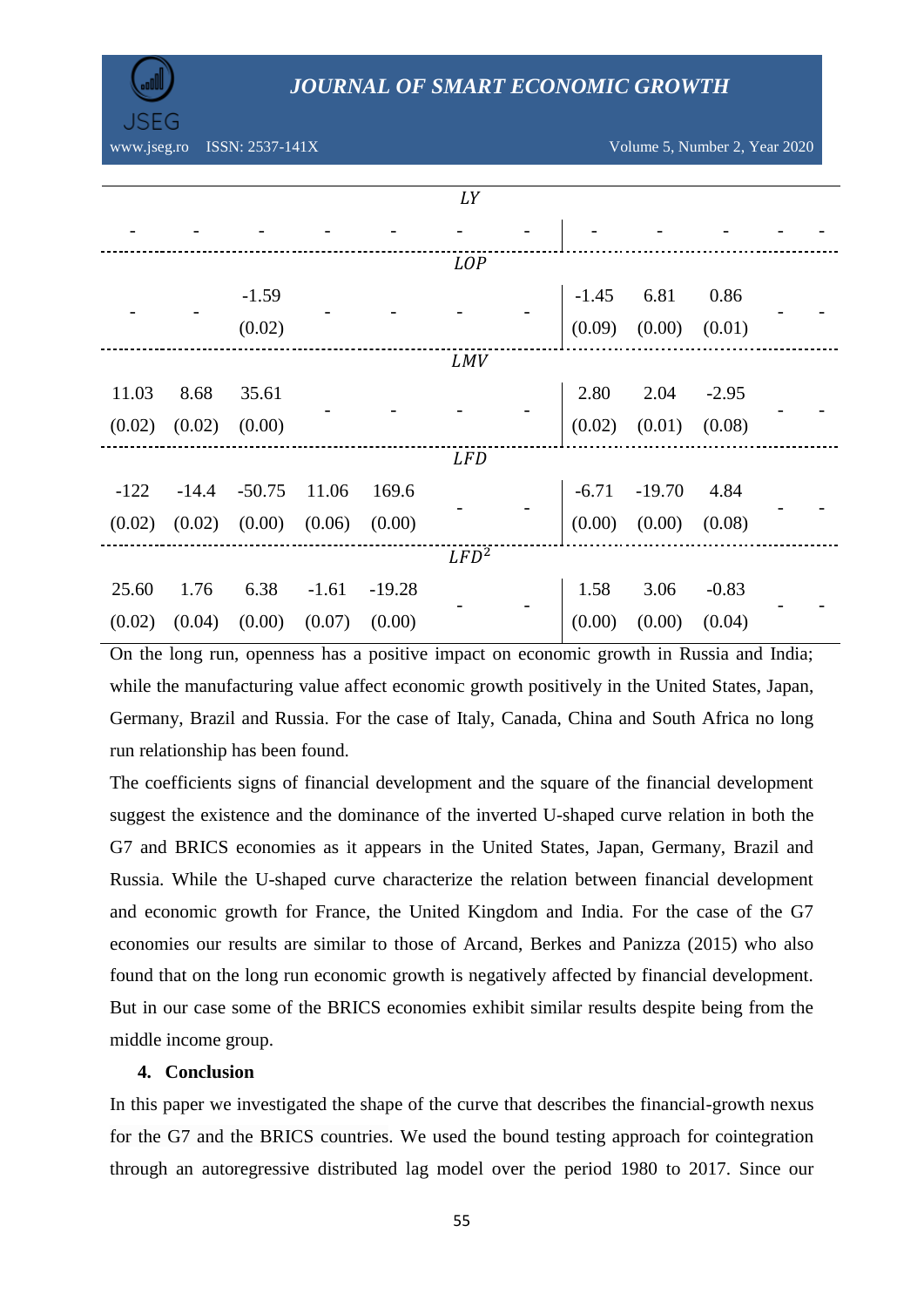

sample is small, the bound testing approach for cointegration appears to be the best approach to investigate the long run relationship between financial development and economic growth. At high levels of financial depth and according to the "too much finance hypothesis" of Arcand, Berkes and Panizza (2015), more finance leads to less growth. This result is expected in high income countries, given their level of financial development while the economic growth in the middle income countries can still benefits of more financial depthin particular and more financial development in general. But our results suggest that this is not the case for some of the BRICS economies like Brazil and Russia where the relation between financial development and economic growth is an inverted U-shaped curve. It suggests that the BRICS economies way out of the middle income group depends not only on more financial development but also on less income inequality.

### **References**

Apergis, N. Filippidi, I and C. Economidou (2007) "Financial Deepening and Economic Growth Linkages: A Panel Data Analysis" *Review of World Economics*, 143(1), pp. 179-198. Arcand, J.L. Berkes, E and U. Panizza (2015) "Too much finance?" *Journal of Economic Growth,* 20, 105–148

Bagehot, W. (1873) "Lombard Street, Homewood, IL: Richard D.", Irwin, (1962 Edition).

Beck, R. Georgiadis, G and R. Straub (2014a) "The finance and growth nexus revisited" *Economics Letters*, 124, (3), 382-385.

Beck, T and R. Levine (2004) "Stock markets, banks, and growth: panel evidence" *Journal of Banking and Finance*, Vol. 28 No. 3, pp. 423-42.

Caporale, M.G. Raul, C. Sova, R. and A. Sova (2009) "Financial development and economic growth: Evidence from ten new EU members" *Working paper* no. 09–37.

Deidda, L.G. and B. Fattouh (2002) "Non-linearity between finance and growth" *Economics Letters*, Vol. 74 No. 3, pp. 339-45.

Easterly, W. Islam, R. and J. Stiglitz (2001) "chapter shaken and stirred: Explaining growth volatility", Annual World Bank Conference on Development Economics 2000, The World Bank, pages 191–211.

Fry, M. (1978) "Money, and capital or financial deepening in economic development", *Journal of Money, Credit and Banking*, Vol. 10, No. 4, pp. 464-75.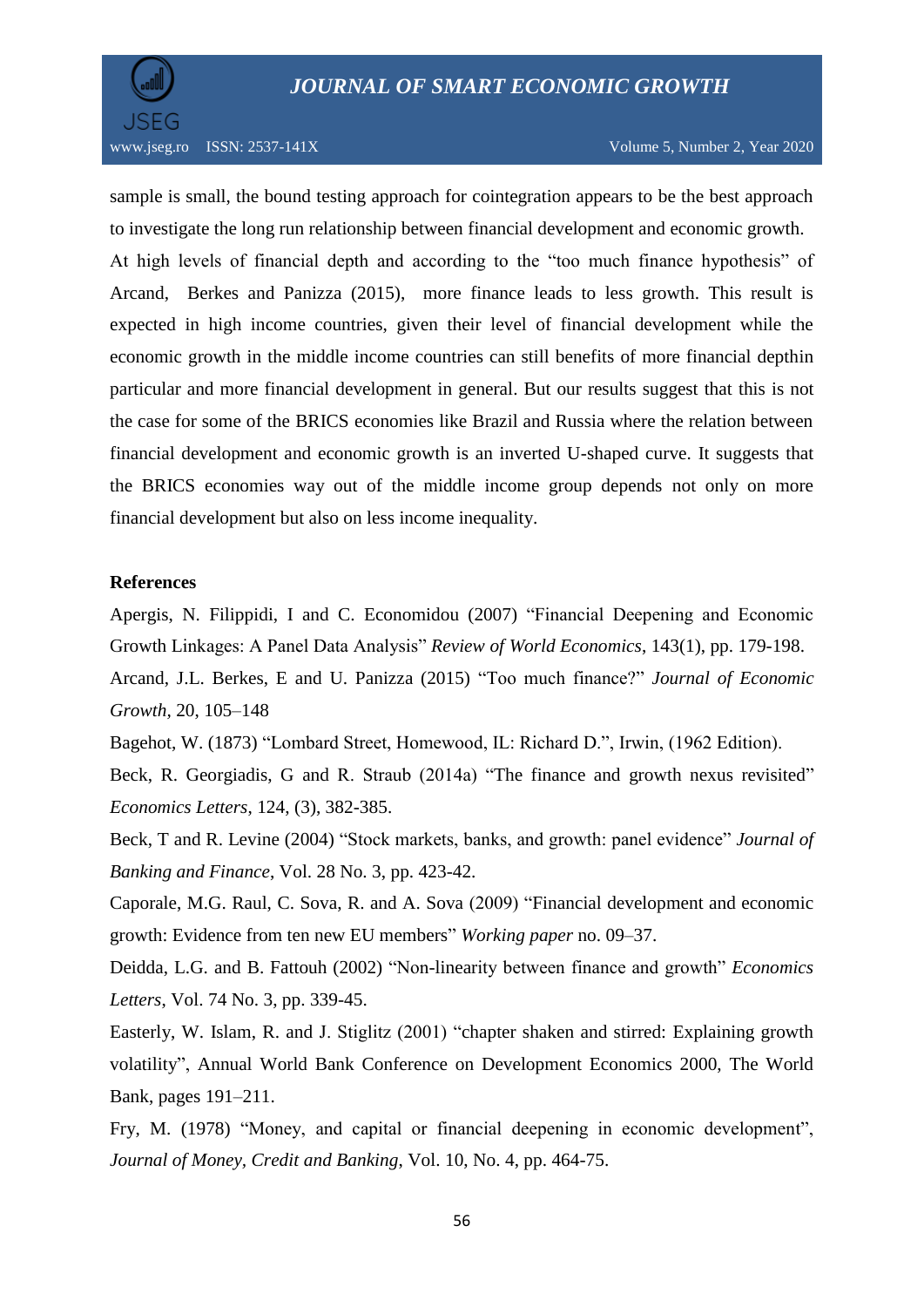

Jayaratne, J and P. Strahan (1996) "The Finance-Growth Nexus: Evidence from Bank Branch Deregulation", *The Quarterly Journal of Economics*, vol. 111, no. 3, pp. 639–670.

Goldsmith, R. (1969) "Financial Structure and Development", Yale University Press.

Greenwood, J. and B. Jovanovic (1990) "Financial Development, Growth, and the Distribution of Income", *Journal of Political Economy* 98: 1076–107.

Gurley, J and E. Shaw (1955) "Financial Aspects of Economic Development" *American Economic Review,* Vol. 44(4), 515–538.

Harris, R.D.F. (1997) "Stock markets and development: a re-assessment" *European Economic Review*, Vol. 41 No. 1, pp. 139-46.

King, R and R. Levine (1993a) "Financial intermediation and economic development", in Meyer, C. and Vives, X. (Eds), Financial Intermediation in the Construction of Europe, Centre for Economic Policy and Research, London, pp. 156-89.

King, R and R. Levine (1993b) "Finance and growth: Schumpeter might be right" *Quarterly Journal of Economics*, Vol. 108, pp. 717-37.

Laeven, L. Levine, R and S. Michalopoulos (2015) "Financial innovation and endogenous growth" *Journal of Financial Intermediation*, 24: 1–24.

Levine, R and S. Zervos (1998) "Stock markets, banks, and economic growth" *American Economic Review*, Vol. 88 No. 3, pp. 537-58.

Levine, R. (2005) "Finance and Growth: Theory and Evidence" In Handbook of Economic Growth, ed. Philippe Aghion and Steven N. Durlauf, 865-934. Amsterdam: Elsevier.

Levine, R. Loayza, N and T. Beck (2000) "Financial intermediation and growth: causality and causes" *Journal of Monetary Economics*, Vol. 46 No. 1, pp. 31-77.

Lucas R.E. (1988) "On the mechanics of economic development" *Journal of Monetary Economics*, 22(1), 3-42.

McKinnon, R.I. (1973) "Money and Capital in Economic Development" Brookings Institution, Washington, DC.

Neusser, K and M. Kugler (1998) "Manufacturing growth and financial development: Evidence from OECD Countries" *Review of Economics and Statistics*, 80, 638-646.

Phillips, P.C.B and P. Perron (1988) "Testing for a unit root in time series regression" *Biometrika*, Volume 75, Issue 2, June 1988, Pages 335–346.